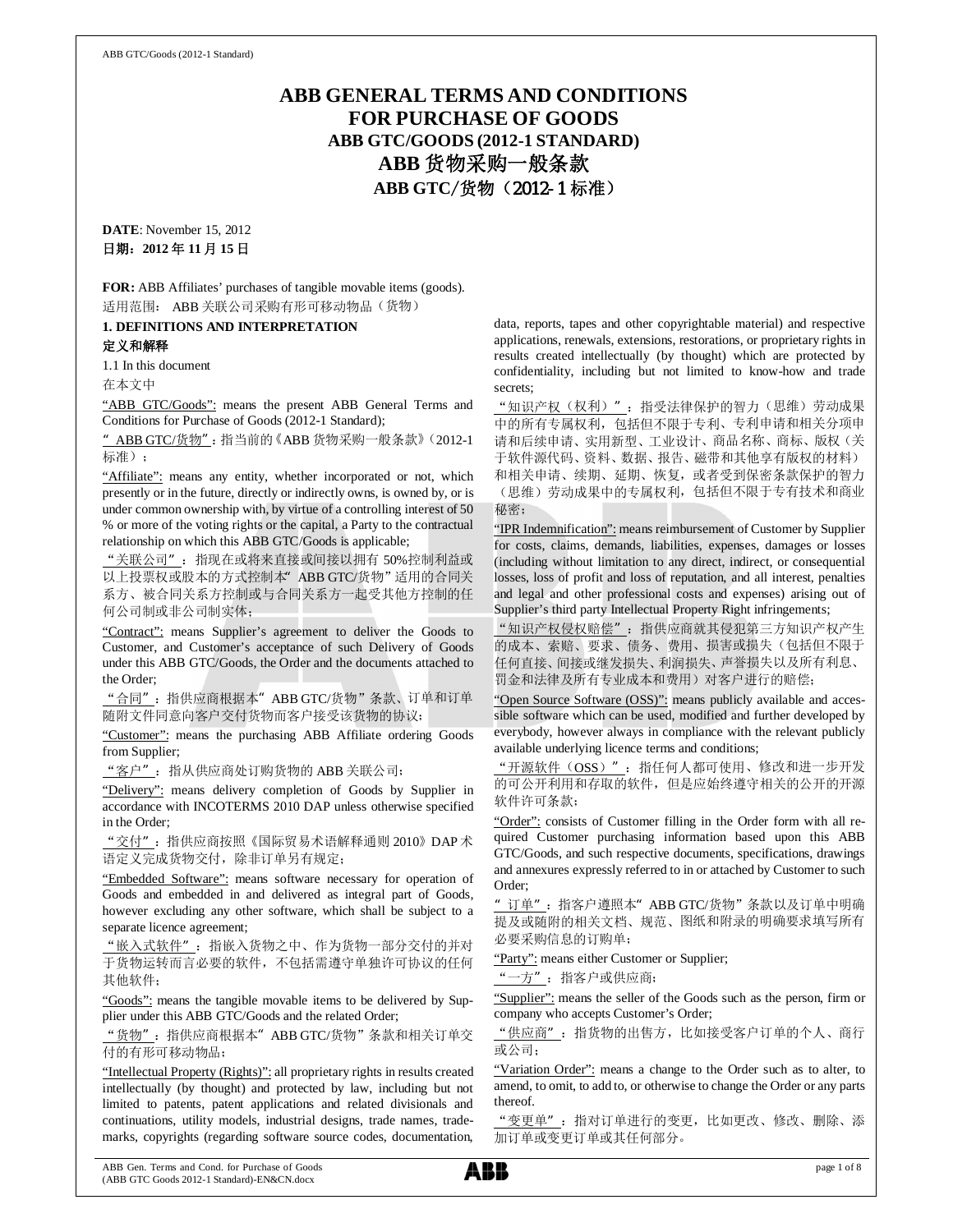1.2 Unless otherwise specified in the present ABB GTC/Goods: 除非本" ABB GTC/货物"条款中另有规定, 否则:

1.2.1 References to clauses are to clauses of the ABB GTC/Goods; 参考条款是指参考" ABB GTC/货物"中的条款:

1.2.2 Headings to clauses are for convenience only and do not affect the interpretation of the ABB GTC/Goods;

条款标题仅为提供方便,不应影响 ABB GTC/货物"条款的解释;

1.2.3 The use of the singular includes the plural and vice versa; 单数词语的使用包含其复数, 反之亦然;

1.2.4 The use of any gender includes all genders. 指明任何性别的词语包含所有性别。

#### **2. APPLICATION OF TERMS**

## 条款的适用

2.1 Each Order requires acceptance by Supplier either expressly by giving notice of acceptance, or impliedly by fulfilling the Order, in whole or in part.

每份订单都需要供应商通过发出订单接受函的明确形式或通过完 成订单的默认形式整体或部分接受。

2.2 The ABB GTC/Goods are the only terms and conditions upon which Customer is prepared to deal with Supplier for the provision of Goods, and it shall govern the Contract between Customer and Supplier to the exclusion of all other terms or conditions, except if and to the extent otherwise expressly agreed in writing between Customer and Supplier.

" ABB GTC/货物"是客户就货物提供与供应商进行交易依据的唯 一条款, 并应适用于客户和供应商之间的合同, 所有其他条款被 排除在外, 除非客户和供应商通过书面形式另外明确达成一致的 各款。

2.3 No terms or conditions endorsed upon, delivered with or contained in Supplier's quotations, acknowledgements or acceptances of Orders, specifications or similar documents will form part of the Contract, and Supplier waives any right which it otherwise might have to rely on such other terms or conditions.

供应商报价单、确认书或订单接受函、规范或类似文档上背书的、 随带的或包含的条款不应构成合同的一部分, 供应商放弃任何其 针对这些条款享有的权利。

2.4 The ABB GTC/Goods version effective at the date when the Order was placed, applies to the respective Order, and any amendment(s) to the ABB GTC/Goods shall have no effect unless expressly agreed in writing and signed by duly authorised representatives of Customer and Supplier.

下订单时生效的" ABB GTC/货物"条款适用于相应的订单, 任何 对" ABB GTC/货物"条款的修改不应具备法律效力,除非客户和 供应商正式授权代表书面一致明确同意并予以签署。

## **3. SUPPLIER'S RESPONSIBILITIES**

## 供应商的职责

3.1 Supplier shall deliver the Goods as provided below: 供应商应按照下列条件交付货物:

3.1.1 in accordance with the applicable laws and regulations; 遵守相应的法律法规;

3.1.2 in accordance with the quality standards stated under Clause 9.1 and specified in the Order;

遵照 9.1 条说明的和订单中指明的质量标准;

3.1.3 free from defects and from any rights of third parties;

没有任何瑕疵并且不存在第三方的任何权利;

3.1.4 on the due date specified in the Order; and 按照订单的规定日期; 和

3.1.5 in the quantity specified in the Order.

#### 按照订单的规定数量。

3.2 Supplier shall not substitute or modify any of the materials in the Goods or make any changes to the design of the Goods without Customer's prior written approval.

未经客户的事先书面批准, 供应商不得替换或更改货物中的任何 材料或对货物设计进行任何变更。

3.3 Supplier shall take care that the Goods are contained or packaged in the manner usual for such goods or, where there is no such manner, in a manner adequate to preserve and protect the Goods until Delivery completion.

供应商应保证以适用于该货物的通常方式进行包装或装箱, 如果 没有这种通常方式, 应利用足以保存和保护货物直到交付完成的 方式对货物进行包装或装箱。

3.4 Supplier shall submit invoices in an auditable form, complying with Supplier's and Customer's applicable local mandatory law, generally accepted accounting principles and the specific Customer requirements, containing the following minimum information: Supplier name, address and reference person including contact details (telephone, e-mail etc.); invoice date; invoice number; Order number (same as stated in the Order); Supplier number (same as stated in the Order); address of Customer; quantity; specification of Goods supplied; price (total amount invoiced); currency; tax or VAT amount; tax or VAT number; payment terms.

供应商应遶照供应商和客户当地适用的强制性法律、通用会计准 则和客户的具体要求提交可供审计的发票,并至少包含下列信息: 供应商名称、地址和联系人(包括详细联系信息, 如电话、电子 邮件等); 发票日期; 发票号码; 订单号码(与订单上的相同); 供应商编号(与订单上的相同);客户地址;数量;货物规格; 价格 (开票总价); 货币; 税款或增值税金额; 税号或增值税编 号: 支付条件。

3.5 Invoices shall be issued to Customer as stated in the Order and sent to the invoice address specified in the Order.

应遵照订单中的说明向客户开具发票并发送到订单中说明的地址。

3.6 Customer may issue Variation Orders to Supplier to alter, amend, omit, add to, or otherwise change ordered Goods or parts thereof, and Supplier shall carry out such Variation Orders under the Order and/or ABB GTC/Goods. Agreed unit prices stated in the Order and/or otherwise agreed between Customer and Supplier shall apply.

客户可向供应商下达变更单, 以更改、修改、删除、添加己订购 的货物或部分货物, 并且供应商应按照订单和/或" ABB GTC/货 物"条款规定执行该变更单。订单中说明的一致同意单价和/或客 户和供应商另外达成一致的单价应适用。

3.7 In no event Supplier shall suspend the Delivery of any Goods to Customer.

供应商在任何情况下都不应中止交付给客户的货物。

## **4. CUSTOMER'S RESPONSIBILITIES**

#### 客户的职责

4.1 In consideration of the Goods delivered by Supplier in accordance with the terms and conditions of the respective Order and the ABB GTC/Goods, Customer shall pay to Supplier the purchase price stated in the Order provided the invoice fulfils the requirements of Clause 3.4. 作为供应商按照相应订单和" ABB GTC/货物"中的条款交付货物 的对价, 客户应向供应商支付订单中说明的采购价格, 前提条件 是发票满足 3.4 条的要求。

4.2 Customer reserves the right to set off such amount owed to Supplier, or withhold payment for Goods not provided in accordance with the Order and the ABB GTC/Goods.

客户有权抵销供应商欠客户的金额, 或客户有权扣减未遵照订单 和" ABB GTC/货物"条款规定所供货物的款项。

**5. DELIVERY**  交付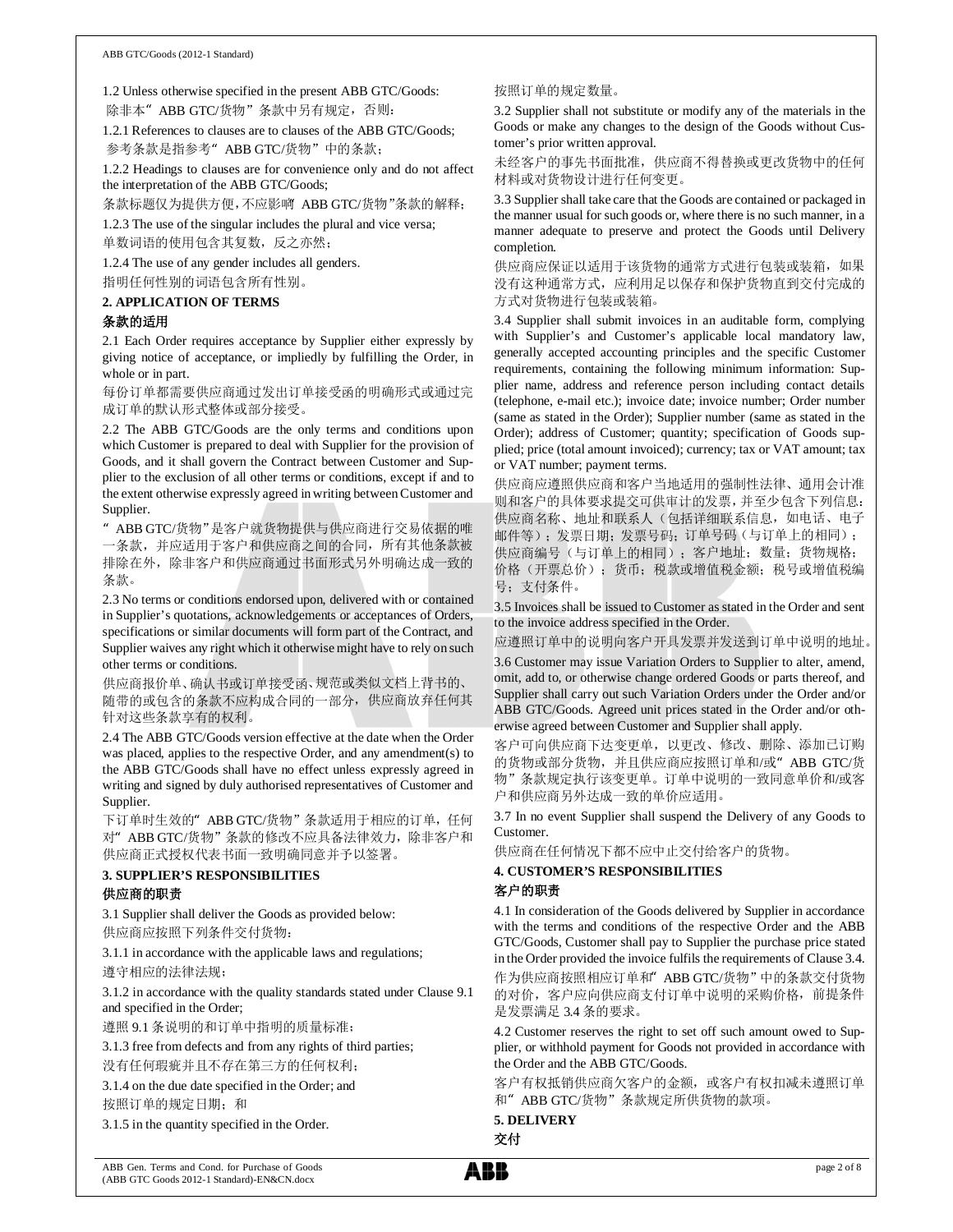5.1 The Goods shall be delivered in accordance with INCOTERMS 2010 DAP, to the point of delivery specified in the Order, or Customer's place of business if no other point of delivery has been specified by Customer.

货物应按照《国际贸易术语解释通则 2010》 DAP 术语定义交付至 订单中说明的交付地点, 如果客户没有指定其他交付地点, 应交 付至客户营业地点。

5.2 Supplier shall ensure that each Delivery is accompanied by a delivery note, which shall contain the following minimum information (unless required otherwise by Customer): the Order number, date of Order, number of packages and contents and, in the case of part delivery, the outstanding balance remaining to be delivered.

供应商应确保每次交付都附随相应的交货单, 该交货单至少包含 下列信息(除非客户另有要求): 订单号码、订单日期、货物包 数和容量以及如果是部分交付,剩余未交付的数量。

5.3 The Goods shall be delivered during Customer's business operation hours unless otherwise requested by Customer.

除非客户另有要求,否则应在客户的营业时间内交付货物。

5.4 Upon Delivery, Supplier (or its appointed carrier) shall provide Customer with such export documents as are necessary together with a delivery note.

交付时,供应商(或其指定承运人)应随交货单一起向客户提供 必要的出口文件。

5.5 Ownership (title) of the Goods shall pass to Customer at Delivery, except if otherwise expressly agreed. However, to the extent that the Goods contain Embedded Software, ownership (title) regarding such Embedded Software shall not be passed to Customer, however Customer and all users shall have a worldwide, irrevocable, perpetual, royalty-free right to use the Embedded Software as an integral part of such Goods or for servicing the Goods. In the event the Embedded Software or any part thereof is owned by a third party, Supplier shall be responsible for obtaining the respective software licences necessary from the third party before Delivery to comply with its obligations under the Order.

货物的所有权(所有权凭证)在交付时应转移给客户,除非另外 明确达成一致。然而, 如果货物包含嵌入式软件, 相关嵌入式软 件的所有权(所有权凭证)不应转移给客户,但是对于作为货物 一部分或服务于货物的嵌入式软件, 客户和所有用户应享有全球 性的、不可撤消的、永久性免使用费的使用嵌入式软件的权利。 如果嵌入式软件或其任何部分属于第三方所有, 供应商应负责在 交付前从该第三方处获得相应的软件许可, 以遵守其在订单项下

的义务。

5.6 In the event the Embedded Software contains or uses Open Source Software, Supplier must fully specify and inform Customer in writing and prior to Delivery about all Open Source Software implemented into or used by the Embedded Software. In the event that Customer cannot approve any Open Source Software components contained in or used by the Embedded Software, Supplier agrees to replace or substitute the affected Open Source Software component(s) contained in or used by the Embedded Software.

如果嵌入式软件包含或使用开源软件, 供应商应在交付之前以书 面形式就嵌入式软件使用或实施所有开源软件的情况充分说明和 告知客户。如果客户不认可嵌入式软件中包含或使用的任何开源 软件元件,供应商同意更换或代替嵌入式软件中包含或使用的受 影响开源软件元件。

5.7 Supplier shall invoice Customer upon Delivery in accordance with Clause 3.4, but such invoicing shall be conducted separately from despatch of the Goods to Customer.

供应商应按照 3.4 条的规定在交付之后向客户开具发票,但是开 具发票应与向客户发货分开。

#### **6. ACCEPTANCE OF GOODS** 货物接受

6.1 Customer shall not be deemed to have accepted any Goods until it has had a reasonable time to inspect them following Delivery or, in the case of a defect in the Goods, until a reasonable time after such defect has become apparent.

在交付之后有合理时间检验货物之前, 或者若在货物有瑕疵的情 况下,该瑕疵变得明显之后的合理时间之前,不应视为客户接受 了任何货物。

6.2 If any Goods delivered to Customer do not comply with Clause 3 (Supplier's Responsibilities), or are otherwise not in conformity with the Order, then, without limiting any other right or remedy that Customer may have under Clause 10 (Remedies), Customer may reject the Goods and request replacement of the Goods or recover all payments made to Supplier by Customer.

如果交付给客户的任何货物没有遵守第3条(供应商的职责)的 规定, 或者不符合订单的规定, 那么, 在不影响客户根据第10条 (救济)享有的任何其他权利或救济的情况下,客户可拒收货物, 并要求更换货物或要求供应商全额退回客户支付的款项。

## 7. DELAYED DELIVERY 延迟交付

If Delivery of the Goods does not comply with the agreed delivery date(s) then, without prejudice to any other rights which it may have, Customer reserves the right to:

如果货物没有按照预定日期交付, 那么, 在不影响任何其他权利 的情况下,客户有权:

7.1 terminate the Contract in whole or in part;

全部或部分终止合同;

7.2 refuse any subsequent delivery of the Goods which Supplier attempts to make;

拒绝供应商试图进行的任何后续货物交付;

7.3 recover from Supplier any expenditure reasonably incurred by Customer in obtaining the Goods in substitution from another supplier; 要求供应商赔偿客户从其他供应商处获得替代货物合理发生的任 何费用:

7.4 claim damages for any additional costs, loss or expenses incurred by Customer which are reasonably attributable to Supplier's failure to deliver the Goods on the agreed delivery date; and

就可合理归因于供应商未按时交付货物的任何额外成本、损失或 费用进行索赔;和

7.5 claim additional compensation for liquidated damages if such compensation right is expressly stated in the respective Order.

要求额外的违约金赔偿,若该赔偿权利在相应订单中进行了明确 说明。

## **8. INSPECTION OF GOODS**

#### 货物检验

8.1 At any time prior to Delivery and during Supplier's business hours, Customer shall have the right at its cost to (i) inspect the Goods and Supplier's manufacturing units upon providing reasonable notice, and/or (ii) request test samples of the respective Goods, or any parts or materials thereof.

在交付之前的任何时间并且是在供应商的营业时间内, 客户有权 自担费用(1) 在发出合理通知的情况下, 检验货物和供应商的 生产装置; 和/或(2)要求对相应货物或其任何部分或材料进行 抽样测试。

8.2 If the results of such inspection or test sampling cause Customer to be of the opinion that the Goods do not conform or are unlikely to conform with the Order or with any specifications and/or patterns supplied or advised by Customer to Supplier, Customer shall inform Supplier and Supplier shall immediately take such action as is neces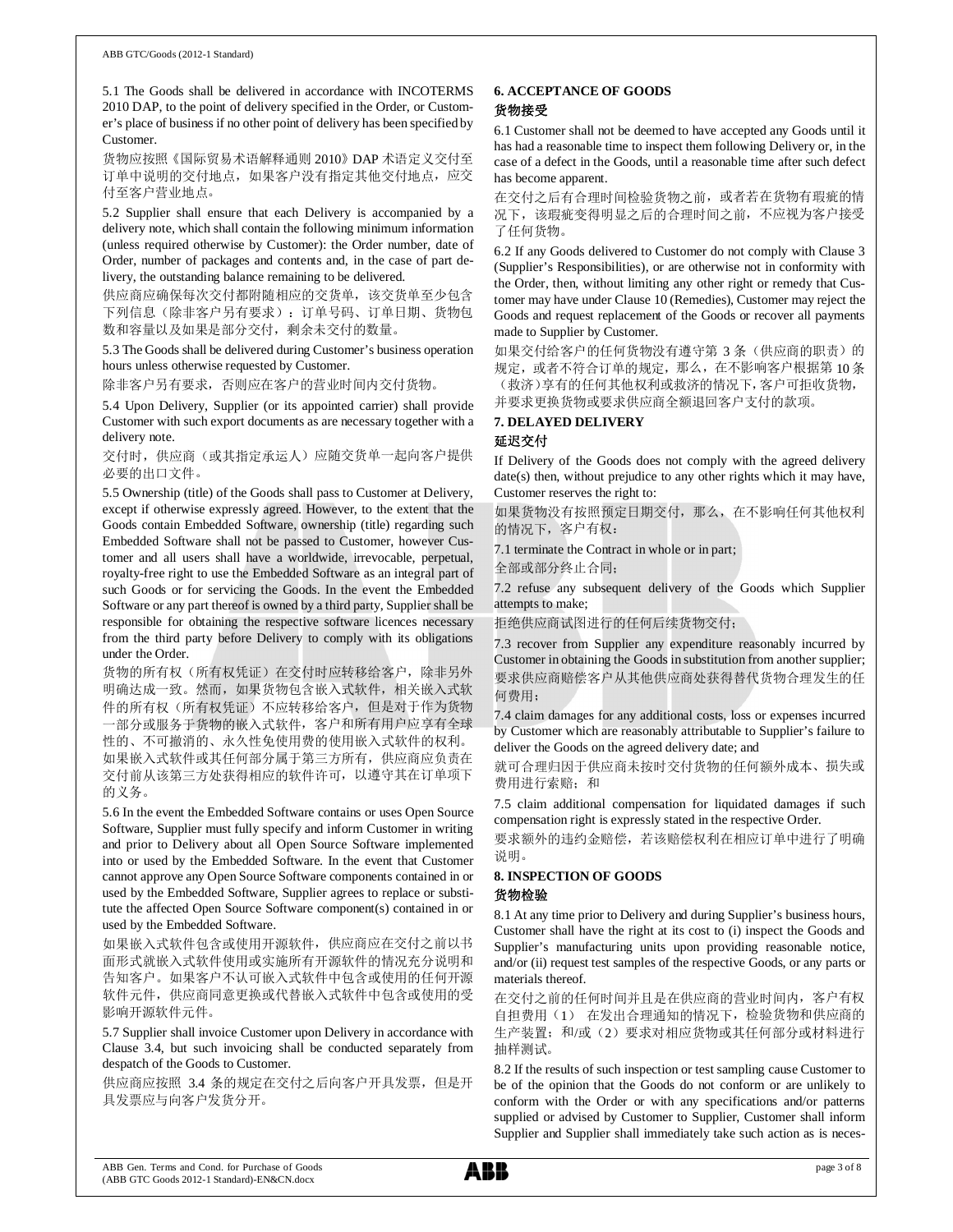sary to ensure conformity with the Order. In addition Supplier shall carry out such necessary additional inspection or testing at Supplier's own cost whereby Customer shall be entitled to be present and in attendance.

如果检验或抽样测试的结果使得客户认为, 货物不符合或不可能 符合订单或任何客户提供或告知供应商的规格和/或样品的要求, 客户应通知供应商, 供应商应立即采取必要措施确保符合订单要 求。此外, 供应商应自担费用进行必要的额外检验或测试, 由此 客户有权在场和参加该检验或测试。

8.3 Notwithstanding any inspection or test sampling by Customer, Supplier shall remain fully responsible for the Goods compliance with the Order. This applies whether or not Customer has exercised its right of inspection and/or testing and shall not limit Supplier's obligations under the Order. For the avoidance of doubt, inspection or testing of Goods by Customer shall in no event exempt Supplier from or limit Supplier's warranties or liability in any way.

不管客户进行了何种检验或抽样测试, 供应商应完全负责货物符 合订单的要求。这适用于不管客户是否行使了其检验和/或测试的 权利,并且不应限制供应商在订单项下的义务。为避免疑义, 客 户检验或测试货物在任何情况下都不应以任何方式免除或限制供 应商的保证或责任。

#### 9. WARRANTY

## 质保

9.1 Supplier warrants that the Goods:

供应商保证货物:

9.1.1 comply with all agreed specifications, including all specified material, workmanship and the like, documentation and quality requirements, or in absence thereof are fit for the purposes for which goods of the same description type would ordinarily be used and keep the functionality and performance as expected by Customer according to Supplier's information, documentation and statements;

符合所有达成一致的规范,包括规定材料、工艺和同类性质要求、 资料和质量要求, 或在没有达成一致的规范情况下, 符合相同类 型货物通常用途, 并根据供应商的信息、资料和声明保持具有客 户期望的功能和性能;

9.1.2 are fit for any particular purpose expressly or impliedly made known to Supplier in the Order and/or Order related documents;

符合在订单和/或订单相关文件中明示或默示告知供应商的任何 特定用途;

9.1.3 are new and unused at the date of Delivery;

在交付日期是全新未用货物;

9.1.4 are free from defects and rights of third parties;

没有任何瑕疵并且不存在第三方权利;

9.1.5 possess the qualities which Supplier has held out to Customer as a sample or model;

具有供应商提供给客户的样品或模型同样的质量;

9.1.6 comply with Clause 12 (Compliance with Relevant Law). 符合第12条规定(遵守相关法律)。

9.2 The warranty period shall be twenty four (24) months from Delivery, or such other time period stated in the Order or otherwise expressly agreed in the Contract.

质保期为交付后二十四(24)个月,或订单中说明的其他期限或 合同中明确达成一致的期限。

9.3 In case of non-compliance with the warranty provided under this Clause, Customer shall be entitled to enforce the remedies provided in Clause 10 (Remedies) hereunder.

如果没有遵守本条中的质保规定,客户有权执行第 10 条(救济) 中规定的救济。

10. REMEDIES 救济

10.1 In case of breach of warranty under Clause 9 (Warranty) or if Supplier otherwise fails to comply with any of the terms of the respective Order, Customer shall give notice in writing to Supplier of such breach of warranty and provide Supplier an opportunity to swiftly remedy it. If no Supplier action to remedy such breach has been taken within forty eight (48) hours of receiving such Customer notification, Customer shall be entitled to any one or more of the following remedies at its own discretion and at Supplier's own expense:

如果违反第9条(质保)中的质保规定或供应商没有遵守相应订 单中的任何条款, 客户应就该质保违约行为向供应商发出书面通 知,并向供应商提供能迅速补救的机会。如果供应商在收到客户 通知后四十八(48)小时内没有采取补救该违约的措施, 客户可 自主决定并由供应商承担费用享有下列任何一项或多项救济:

10.1.1 to give Supplier another opportunity to carry out any additional work necessary to ensure that the terms and conditions of the Order are fulfilled;

给予供应商另一个机会采取额外的必要措施,以确保满足订单要 求:

10.1.2 to carry out (or to instruct a third party to carry out) any additional work necessary to make the Goods comply with the Order;

采取(或指示第三方采取)任何额外的必要措施使货物符合订单 要求:

10.1.3 to obtain prompt replacement of the defective Goods by Goods conforming with the Order without defects;

利用符合订单要求没有瑕疵的货物迅速更换有瑕疵的货物;

10.1.4 to refuse to accept any further Goods, but without exemption from Supplier's liability for the defective Goods delivered by Supplier; 拒收任何后续货物, 但是没有免除供应商针对瑕疵货物所应承担 的责任;

10.1.5 to claim such damages as may have been sustained by Customer as a result of Supplier's breaches of the respective Order;

就供应商违反订单规定给客户遭受的损失进行索赔;

10.1.6 to terminate the Contract in accordance with Clause 15.2. 按照15.2条规定终止合同。

10.2 In the event that Clauses 10.1.1, 10.1.2 or 10.1.3 apply, the entire warranty period of Clause 9.2 shall be restarted.

如果 10.1.1、10.1.2 或 10.1.3 条适用, 9.2 条规定的整个质保期应 重新开始计算。

10.3 The rights and remedies available to Customer and contained in the ABB GTC/Goods are cumulative and are not exclusive of any rights or remedies available at law or in equity.

客户享有的包含在"ABB GTC/货物"条款中的权利和救济是累积 性的,并不排除根据法律或衡平法享有的任何权利或救济。

## 11. INTELLECTUAL PROPERTY

#### 知识产权

11.1 In the event that the Goods (and/or the Embedded Software) delivered by Supplier infringe any third party Intellectual Property Rights, Supplier shall, notwithstanding anything provided to the contrary or otherwise contained in this ABB GTC/Goods, the Order, or the Contract, provide IPR Indemnification to Customer. The IPR Indemnification applies whether or not Supplier may have been negligent or at fault and does not limit any further compensation rights of Customer. Supplier's obligation to indemnify Customer as provided under this Clause shall not apply if and to the extent the liability or damage was caused by Customer's own pre-existing Intellectual Property Rights contributed to, or implemented into the Goods provided by Supplier.

如果供应商提供的货物(和/或嵌入式软件)侵犯了任何第三方知 识产权,不管本" ABB GTC/货物"条款、订单或合同是否有相反 规定或其他规定, 供应商应向客户提供知识产权侵权赔偿。 不管 供应商是否存在疏忽或犯错, 知识产权侵权赔偿适用并且不限制

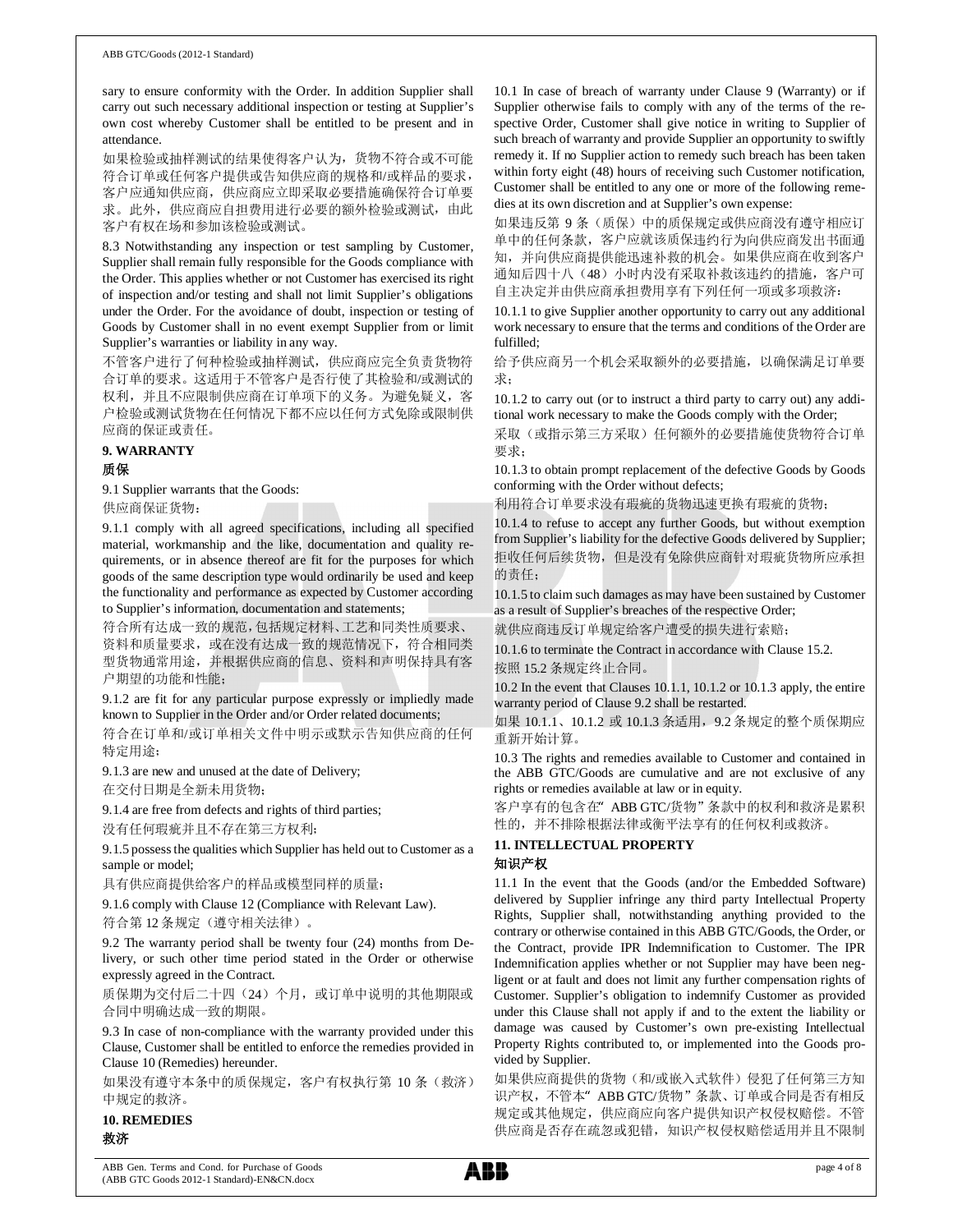#### ABB GTC/Goods (2012-1 Standard)

客户获得任何进一步赔偿的权利。如果由客户自身既存的知识产 权用于或安装于供应商提供的货物中造成的责任或损失,本条款 规定的供应商向客户赔偿的义务不应适用。

11.2 If any infringement claim is made against Customer, Customer may without prejudice to its rights under Clause 11.1 also request at its discretion and at Supplier's cost that Supplier (i) procures for Customer the right to continue using the Goods; (ii) modifies the Goods so that they cease to be infringing; or (iii) replaces the Goods so that they become non-infringing.

如果针对客户提起任何侵权索赔, 客户可在不影响其根据 11.1 条 享有的权利的情况下,可要求供应商由其承担费用(1)促成客户 有权继续使用货物; (2)改造货物以便货物停止侵权; 或(3) 更换货物以便其不再侵权。

11.3 In the event Supplier cannot fulfil Customer's above request, Customer shall be entitled to terminate the Order, to reclaim all sums which Customer has paid to Supplier under the Order and to claim compensation in accordance with Clause 11.1 and for any other costs, losses or damages incurred whatsoever.

如果供应商不能满足客户的上述要求, 客户有权终止订单, 索回 客户根据订单支付给供应商的所有款项, 并可根据 11.1 条的规定 要求补偿和就由此产生的任何其他成本、损失或损害要求赔偿。

## 12. COMPLIANCE WITH RELEVANT LAW 遵守相关法律

12.1 The Goods covered by this ABB GTC/Goods shall be provided by Supplier in compliance with all relevant legislation, regulations, and codes of practice, guidance and other requirements of any relevant government or governmental agency applicable to Supplier. To the extent that such regulations are advisory rather than mandatory, the standard of compliance to be achieved by Supplier shall be in compliance with the generally accepted best practice of the relevant industry.

本" ABB GTC/货物"条款涵盖的货物应由供应商遵照所有相关法 律、法规、规范、指南以及任何相关政府或政府机构的其他要求 进行提供。如果这些规定是建议性的而非强制性的,适用于供应 商的合规标准应为遵守相关行业公认的最佳做法。

12.2 Both Parties warrant that each will not, directly or indirectly, and that each has no knowledge that the other Party or any third parties will, directly or indirectly, make any payment, gift or other commitment to its customers, to government officials or to agents, directors and employees of each Party, or any other party in a manner contrary to applicable laws (including but not limited to the U.S. Foreign Corrupt Practices Act and, where applicable, legislation enacted by member states and signatories implementing the OECD (Convention Combating Bribery of Foreign Officials), and shall comply with all relevant laws, regulations, ordinances and rules regarding bribery and corruption. Nothing in this ABB GTC/Goods shall render either Party or any of its Affiliates liable to reimburse the other for any such consideration given or promised.

双方特此保证, 任何一方不会, 且未知悉另一方会, 直接或间接 地,以违反相关法律(包括但不限于美国《反海外贿赂法》以及 适用的经合组织成员国为实施《禁止在国际商业交易中贿赂外国 政府官员公约》制定的立法)规定的方式,向其客户、政府官员、 双方的代理、董事和员工或任何其他方付款、赠送礼物或做出其 他承诺,并且双方应遵守所有有关贿赂和腐败的法律、法规、条 例和规定。本" ABB GTC/货物"条款的任何规定均不使任何一方 承担义务偿付另一方任何已给予的或承诺的此种对价。

12.3 Either Party's material violation of any of the obligations contained in this Clause 12 (Compliance with Relevant Law) may be considered by the other Party to be a material breach of the respective contractual relationship for the sale of Goods to which this ABB GTC/Goods applies, and shall entitle such Party to terminate such contractual relationship with immediate effect and without prejudice to

any further right or remedies under such contractual relationship or applicable law.

任何一方对上述12条(遵守相关法律)规定的任何义务的实质性 违反可被另一方视为对适用本" ABB GTC/货物"的相应货物销售 合同关系的实质性违反,另一方因而有权立即终止本合同关系, 并且不影响在本合同关系项下或适用的法律项下对此享有的任何 进一步的权利或补救措施。

12.4 Supplier shall indemnify without any agreed limitations Customer for all liabilities, damages, costs, or expenses incurred as a result of any such violation of the above mentioned obligations and termination of the respective contractual relationship for the sale of Goods.

供应商应无任何限制条件地赔偿客户因其违反上述义务和终止相 应的货物销售合同关系而导致的全部债务、损害、费用或开支, 该赔偿没有任何达成的限制。

12.5 Upon signing an Order to which this ABB GTC/Goods applies, Supplier herewith acknowledges and confirms that it has been provided information on how to access ABB's Code of Conduct and ABB's Supplier Code of Conduct online (Web portal: www.abb.com). Supplier agrees to perform its contractual obligations under the ABB GTC/Goods and the respective contractual relationship with substantially similar standards of ethical behaviour as stated in the above mentioned ABB Codes of Conduct.

一旦签署本" ABB GTC/货物"条款适用的订单, 供应商在此认可 并确认, 其已知悉如何在线获取在线 ABB 的行为准则和《ABB 供应商行为准则》(网址: www.abb.com)的信息。供应商同意 按照上述提到的 ABB 的行为准则实质类似的标准履行其在本 " ABB GTC/货物"条款和相应合同关系项下的合同义务。

12.6 Supplier must comply with the ABB Lists of Prohibited and Restricted Substances (available under www.abb.com - Supplying to ABB - Doing Business with ABB).

供应商必须遵守《ABB 禁用和限制物质清单》规定(参见: www.abb.com - Supplying to ABB - Doing Business with ABB ) .

## 13. CONFIDENTIALITY AND DATA PROTECTION 保密和数据保护

13.1 Supplier shall: 供应商应:

13.1.1 Unless otherwise agreed in writing, keep in strict confidence all technical or commercial information, specifications, inventions, processes or initiatives of Customer which have been disclosed to Supplier by Customer or its agents and any other information concerning Customer's business or its products and/or its technologies, and which Supplier obtains in connection with the Goods (whether before or after acceptance of the Order). Supplier shall restrict disclosure of such confidential material to such of its employees, agents or sub-contractors as need to know the same for the purpose of the provision of the Goods to Customer. Supplier shall ensure that such employees, agents, sub-contractors or other third parties are subject to and comply with the same obligations of confidentiality as applicable to Supplier and shall be liable for any unauthorized disclosures;

除非另外通过书面形式达成一致, 对客户或其代理披露给供应商 的所有客户的技术或商业信息、规范、发明、工艺或计划, 以及 涉及客户业务或其产品和/或技术的任何其他信息和供应商获取 的关于货物(不管是在接受订单前还是在接受订单后)的信息进 行严格保密。供应商应仅将这些保密信息披露给需要知道该保密 信息以便提供货物给客户的其员工、代理或分包商。供应商应确 保这些员工、代理、分包商或其他第三方遵守相同的适用于供应 商的相同保密义务,并应对未经授权的任何披露负责;

13.1.2 Apply reasonable safeguards against the unauthorised disclosure of Customer's confidential and proprietary information and protect confidential information in accordance with the generally accepted standards of protection in the related industry, or in the same manner and to the same degree that it protects its own confidential and proprietary information - whichever standard is the higher. Supplier

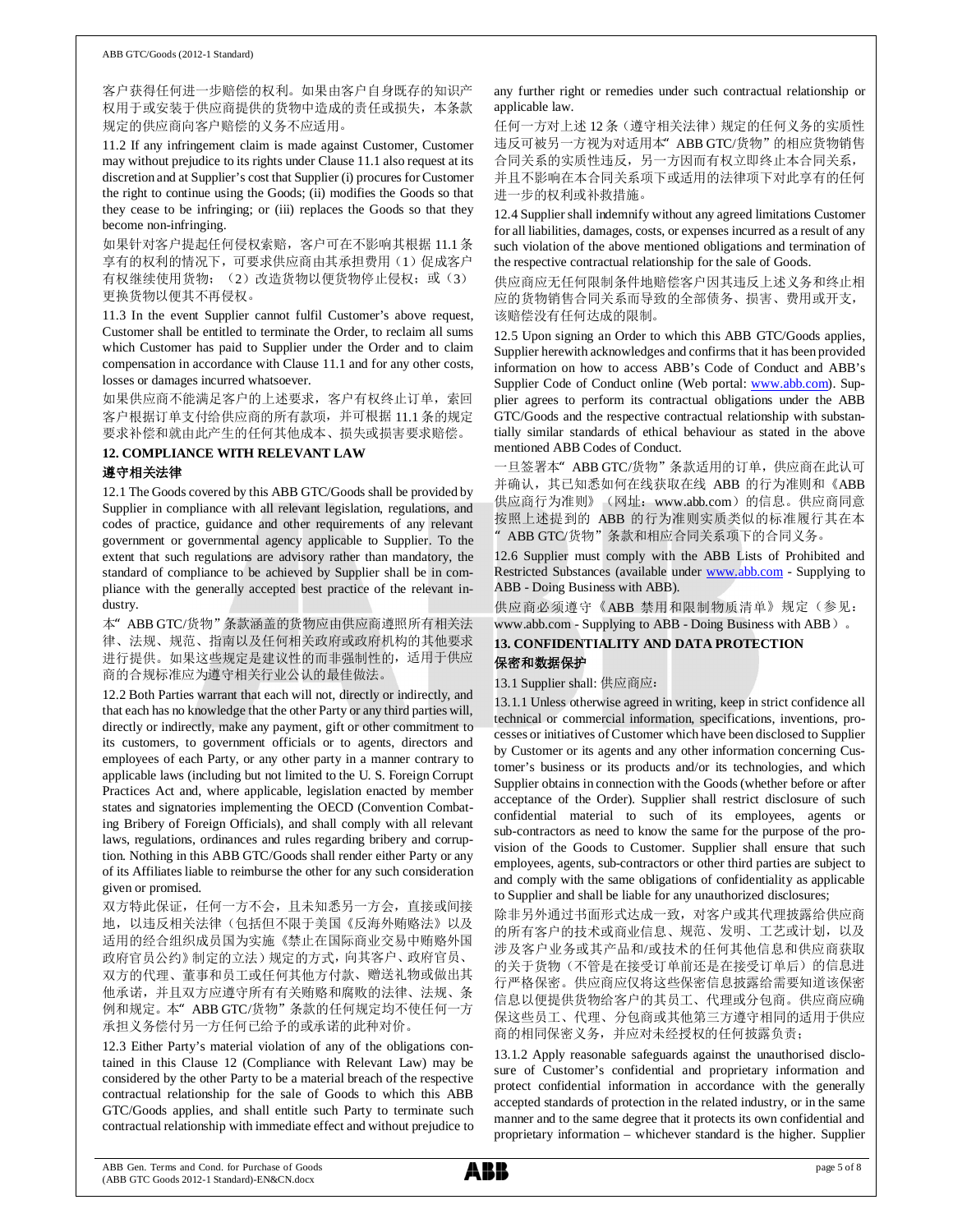#### ABB GTC/Goods (2012-1 Standard)

may disclose confidential information to "Permitted Additional Recipients" (which means Supplier's authorised representatives, including auditors, counsels, consultants and advisors) provided always that such Permitted Additional Recipients sign with Supplier a confidentiality agreement with terminology substantially similar hereto or where applicable, are required to comply with codes of professional conduct ensuring confidentiality of such information;

按照相关行业的公认保护标准, 或以保护其自有保密和专有信息 的相同方式和相同程度采取合理的措施防止未经授权披露客户的 保密和专有信息和保护保密信息——以更高的标准为准。供应商 可向"允许的额外接收方"(指供应商的授权代表,包括审计人 员、律师、顾问和咨询人员) 披露保密信息, 其前提条件是这些 允许的额外接收方与供应商签署具有类似条款的保密协议,并要 遵守职业行为准则以确保这些信息的保密性;

13.1.3 Take all necessary steps to ensure that Customer's data or information which come into its possession or control in the course of delivering the Goods are protected. In particular Supplier shall not (i) use Customer's data or information for any other purposes than for delivering the Goods, or (ii) reproduce the data or information in whole or in part in any form except as may be required by the respective contractual documents, or (iii) disclose Customer's data or information to any third party not authorised by Customer to receive it, except with the prior written consent of Customer;

采取所有必要措施确保其在提供货物过程中获得或控制的客户数 据或信息得到保护。尤其是, 供应商不应(1) 将客户的数据或信 息用于提供货物之外的任何其他目的,或(2)以任何形式全部或 部分复制客户的数据或信息, 除非是相关合同文本要求; 或(3) 将客户数据或信息披露给任何未获客户授权的第三方, 除非事先 获得了客户的书面同意;

13.1.4 Install and update at its own costs required adequate virus protection software and operating system security patches for all computers and software utilized in connection with delivering the Goods and shall provide updates to Customer if so requested by Customer

自担费用为所有与交付货物相关的所有计算机和软件安装和更新 必要的病毒保护软件和操作系统补丁, 并在客户要求的情况下向 客户提供更新。

13.2 Supplier agrees that Customer shall be allowed to provide any information received from Supplier to any other ABB Affiliate.

供应商同意客户可将从供应商处接收到的任何信息提供给任何其 他 ABB 关联公司。

## **14. LIABILITY AND INDEMNITY** 责任和赔偿

14.1 Without prejudice to applicable mandatory law or unless otherwise agreed between the Parties, Supplier shall compensate/indemnify Customer for all damages and losses in connection with the Goods whether or not Supplier may have been negligent or at fault (i) for Supplier's breaches of the terms of Contract, and (ii) for any claim, except for IPR Indemnification for which Clause 11 (Intellectual Property) applies, made by a third party (including employees of Supplier) against Customer in connection with the Goods and to the extent that the respective liability, loss, damage, injury, cost or expense was caused by, relates to or arises from the Goods delivered by Supplier and/or its sub-contractors. Upon Customer's request Supplier shall defend Customer against any third party claims.

在不影响适用的强制性法律的情况下或者除非双方另外达成一致, 不管供应商是疏忽还是过错, 供应商应就(1) 供应商违反合同条 款, 和(2) 第三方(包括供应商员工) 就供应商和/或其分包商 提供的货物造成、引起、导致的相关责任、损失、损害、伤害、 成本或费用针对客户进行的与货物相关的任何索赔——第 11 条 (知识产权)适用的知识产权侵权赔偿除外, 对与货物相关的所

有损害和损失向客户进行赔偿/补偿。在客户的要求之下, 供应商 应为客户就任何第三方索赔进行辩护。

14.2 Supplier shall be responsible for observance of all of its suppliers and/or sub-contractors, and it shall be responsible for the acts, defaults, negligence or obligations of any of its suppliers and/or sub-contractors, its agents, servants or workmen as fully as if they were the acts, defaults, negligence or obligations of Supplier.

供应商应负责对其所有供应商和/或分包商进行监管并应对其任 何供应商和/或分包商、其代理、雇员或工人的行为、违约、疏忽 或义务负责, 就如这些行为、违约、疏忽或义务是供应商的行为。

14.3 The provisions of this Clause 14 (Liability and Indemnity) shall survive any performance, acceptance or payment pursuant to this ABB GTC/Goods and shall extend to any substituted or replacement Goods delivered by Supplier to Customer.

第14条的规定(责任和赔偿)应在遵照本" ABB GTC/货物"条 款在任何订单执行、接受或付款后继续生效,并应扩展适用于供 应商提交给客户的任何更换或替代的货物。

14.4 Unless otherwise expressly stated in the respective Order, Supplier shall maintain in force, and upon request provide evidence of, adequate liability insurance and statutory worker's compensation/employer's liability insurance with reputable and financially sound insurers. Nothing contained in this Clause 14 (Liability and Indemnity) shall relieve Supplier from any of its contractual or other legal liabilities. The insured amount cannot be considered nor construed as limitation of liability.

除非在相应的订单中另外进行了明确说明, 供应商应有效保存并 应要求提供在声誉和经济状况良好的保险机构投保的足够的责任 保险和法定的劳工保险/雇主责任保险的证明。第 14 条 (责任和 赔偿)包含的任何内容不应使供应商免于承担其任何合同或其他 法律责任。投保额不应被视为或解释为责任限制。

14.5 Customer reserves the right to set off any claims under the Order against any amounts owed to Supplier.

客户有权以任何订单项下的索赔额抵销应付给供应商的任何款项。

## **15. TERM AND TERMINATION OF ORDERS**

## 订单期限和终止

15.1 The respective contractual relationship established by an Order under this ABB GTC/Goods may be terminated for convenience in whole or in part by Customer upon giving Supplier thirty (30) calendar days written notice, unless otherwise expressly stated in the relevant Order. In such event Customer shall pay to Supplier the value of the already delivered but unpaid parts of the Goods and proven direct costs reasonably incurred by Supplier for the undelivered and unpaid parts of the Goods, however in no event more than the agreed purchase price for the Goods under the respective Order. No further compensation shall be due to Supplier.

适用本 ABB GTC/货物"的订单合同关系可在客户提前三十(30) 个日历日向供应商发出书面通知的情况下方便地全部或部分终止, 除非相关订单中另有明确规定。在这种情况下, 客户应向供应商 支付已交付但未付款货物的相关款项以及经过证实的由未交付和 未付款货物遭致的合理的直接成本,但是在任何情况下该支付金 额不应超过相关订单项下的货物采购价格。供应商不应获得任何 进一步补偿。

15.2 In the event of Supplier's breach of the Contract, including a breach of warranty, Customer shall be entitled to terminate the respective Contract established by an Order under this ABB GTC/Goods if Supplier fails to take adequate and timely actions to remedy a breach as requested by Customer. In such event, Customer shall have no obligation to compensate Supplier for the already delivered but unpaid parts of the Goods and Supplier shall be obliged to pay back to Customer any remuneration received from Customer for the Goods and take back the Goods at Supplier's own cost and risk.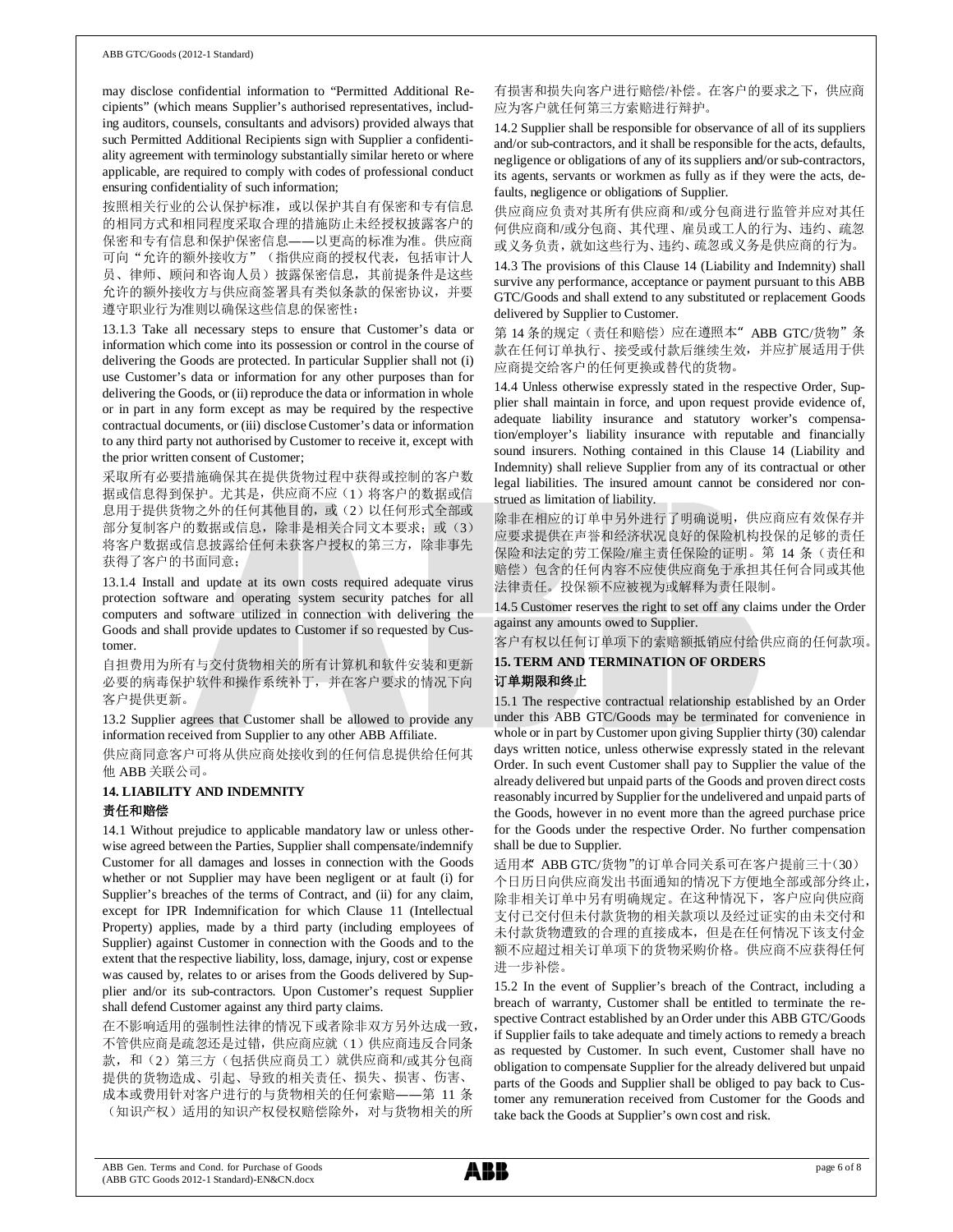在供应商违反合同规定的情况下, 包括违反质保条款, 如果供应 商未能按照客户的要求采取足够、及时的措施来补救这种违约行 为, 客户应有权终止根据本" ABB GTC/货物"项下订单生成的相 应合同。在这种情况下, 客户没有义务就已交付但未付款货物向 供应商进行补偿, 供应商应向客户退还其从客户处收到的任何货 物款项,并且自担费用和风险收回货物。

15.3 Upon termination Supplier shall immediately and at Supplier's expense safely return to Customer all respective Customer property (including any documentation, data, and applicable Intellectual Property) and Customer information then in Supplier's possession or under Supplier's control and provide Customer with the complete information and documentation about the already delivered parts of the Goods.

一旦合同终止, 供应商应自相费用立即安全地将所有相关的客户 财产(包括任何文档、数据和话用的知识财产)和供应商拥有或 控制的客户信息返还给客户,并向客户提供关于已交付货物的完 整信息和资料。

## **16. FORCE MAJEURE**

#### 不可抗力

16.1 Neither Party shall be liable for any delay in performing or for failure to perform its obligations under a respective Order if the delay or failure results from an event of "Force Majeure." For clarification, Force Majeure means an event that was not foreseeable by the affected Party at the time of execution of the respective Order, is unavoidable and outside the control of the affected Party, and for which the affected Party is not responsible, provided such event prevents the affected Party from performing the respective Order despite all reasonable efforts, and the affected Party provides notice to the other Party within five (5) calendar days from occurrence of the respective event of Force Majeure.

任何一方都不应对由于"不可抗力"事件导致的延迟履行或未能 履行相应订单项下的义务负责。为明确含义,不可抗力事件指受 影响方在执行相应订单时不能预见、不可避免的和在受影响方控 制之外、受影响方不负有责任的事件, 前提条件是尽管付出了所 有合理努力, 这种事件依然阻止了受影响方执行相应的订单, 并 且受影响方在发生相应的不可抗力事件后五(5)个日历日内通知 了另一方。

16.2 If an event of Force Majeure occurs which exceeds thirty (30) calendar days either Party shall have the right to terminate the relevant Order forthwith by written notice to the other Party without liability to the other Party. Each Party shall use its reasonable endeavours to minimise the effects of any event of Force Majeure.

如果不可抗力事件持续超过三十(30)个日历日,任何一方都有 权通过书面形式通知另一方终止相应的订单,而无需对另一方承 担责任。每方都应尽其合理努力, 最大限度减轻不可抗力事件的 影响。

## **17. ASSIGNMENT AND SUB-CONTRACTING** 转让和分包

17.1 Supplier shall not assign, sub-contract, transfer, or encumber an Order or any parts thereof (including any monetary receivables from Customer) without prior written approval of Customer.

未经客户的事先书面批准, 供应商不得转让、分包、转移或抵押 合同或其任何部分(包括来自客户的任何应收款)。

17.2 Customer may at any time assign, transfer, encumber, sub-contract or deal in any other manner with all or any of its rights or obligations under the respective Order and/or ABB GTC/Goods to any of its own ABB Affiliates.

客户可随时将其相应订单和/或" ABB GTC/货物"项下的全部或 任何权利或义务转让、转移、抵押、分包或以其他方式转让给任 何 ABB 关联公司。

**18. NOTICES** 

## 通知

Any notice shall be given by sending the same by registered mail, courier, fax or by e-mail to the address of the relevant Party as stated in the Order or to such other address as such Party may have notified in writing to the other for such purposes. E-mail and fax expressly require written confirmation issued by the receiving Party. Electronic read receipts may not under any circumstances be deemed as confirmation of notice. Electronic signatures shall not be valid, unless expressly agreed in writing by duly authorised representatives of the Parties.

任何通知都应以挂号信、快件、传真或电子邮件的方式发送至订 单中说明的相关方的地址或该方以书面形式通知另一方的其他地 址。电子邮件和传真明确要求接收方的书面确认。电子回执在任 何情况下不能被视作通知确认函。电子签名应无效,除非双方正 式授权代表通过书面形式明确达成一致。

## **19. WAIVERS**

## 弃权

Failure to enforce or exercise, at any time or for any period, any term of the ABB GTC/Goods or an Order does not constitute, and shall not be construed as, a waiver of such term and shall not affect the right later to enforce such term or any other term herein contained.

在任何时间或任何期限未能实施或执行" ABB GTC/货物"条款或 订单的任何条款, 不构成和不应解释为放弃该条款, 并且不影响 以后执行该条款或任何其他条款的权利。

# 20. GOVERNING LAW AND DISPUTE SETTLEMENT

## 管辖法律和争议解决

20.1 The respective Order and/or ABB GTC/Goods shall be governed by and construed in accordance with the laws of the country (and/or the state, as applicable) of Customer's legal registration, however under exclusion of its conflict of law rules and the United Nations Convention on International Sale of Goods. In the event Customer is registered in the United States of America, the applicable law shall be the laws of the State of New York.

相应订单和/或" ABB GTC/货物" 应受客户注册国(和/或州, 若 适用)的法律管辖并据其予以解释,《联合国国际货物销售合同 公约》和其冲突法规则不适用。如果客户是在美国注册, 适用的 法律应为纽约州法律。

20.2 For domestic dispute resolution matters, whereby Customer and Supplier are registered in the same country, any dispute or difference arising out of or in connection with the respective Order and/or ABB GTC/Goods, including any question regarding its existence, validity or termination or the legal relationships established by the respective Order and/or ABB GTC/Goods, which cannot be settled amicably, shall be submitted to the jurisdiction of the competent courts of Customer's registration, unless other courts or arbitration are agreed in writing between the Parties. In the event Customer and Supplier are registered in the United States of America, the disputes shall be submitted to the State Courts of New York or the U.S. District Court for the Southern District of New York.

对于客户和供应商在同一国家注册的国内争议解决而言, 任何由 相应订单和/或" ABB GTC/货物"条款导致或与之相关的争议或 差异,包括任何关于其存在、有效性或终止或相应订单和/或 ABB GTC/货物"形成的法律关系的问题, 如果不能友好协商解决, 应 提交客户注册地的管辖法院进行裁决, 除非双方通过书面形式就 其他法院或仲裁达成一致。如果客户和供应商是在美国注册, 争 议应提交至纽约州法院或纽约南区美国地区法院。

20.3 For cross border dispute resolution matters whereby Customer and Supplier are registered in different countries, unless agreed otherwise in writing between the Parties, any dispute or difference arising out of or in connection with the respective Order and/or ABB GTC/Goods, including any question regarding its existence, validity or termination or the legal relationships established by the respective Order and/or ABB GTC/Goods, which cannot be settled amicably,